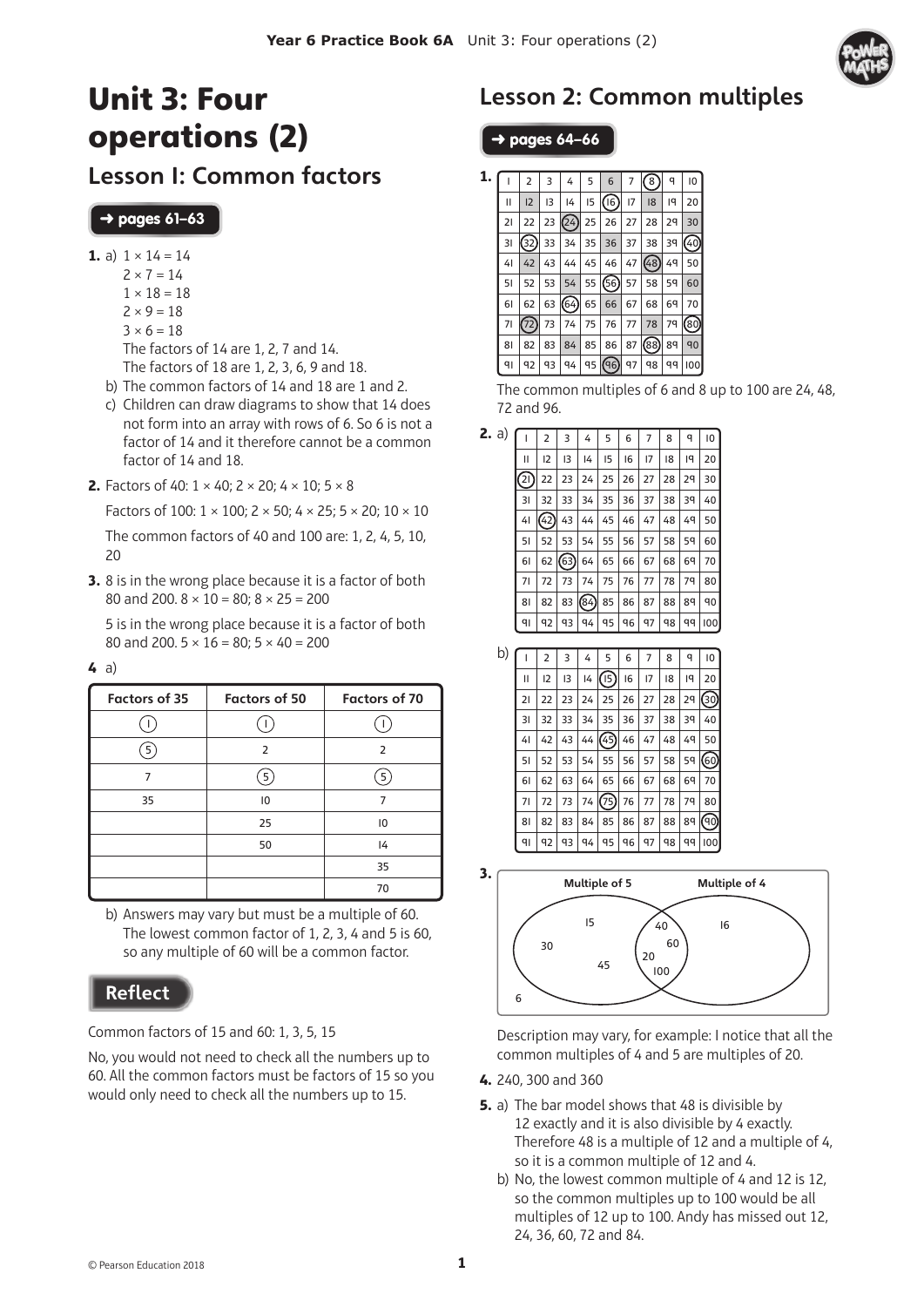

#### Reflect

Answers may vary but all must be multiples of 100.

Encourage children to find the lowest common multiple, which is 100. All other common multiples will be multiples of 100.

## Lesson 3: Recognising prime numbers up to 100

#### ➜ pages **67–69**

**1.** Children to show 7 by 7 array to demonstrate that 49 has a factor of 7.  $49 \div 7 = 7$ .

So, factors of 49 are 1, 7 and 49.

**2.** I know 51 is not a prime number because it has factors 1, 3, 17 and 51. (Alternatively, children may just give a factor which is not 1 or 51, for example they may say that 3 is a factor of 51).

I know 55 is not a prime number because it has factors 1, 5, 11 and 55. (Alternatively, children may just give a factor which is not 1 or 55, for example they may say that 5 is a factor of 55.)

53 is a prime number because it only has two factors, 1 and itself (53).

| 3. |               | 2  | 3                  | 4              | 5  | 6  |                   | 8  | q    | 10  |
|----|---------------|----|--------------------|----------------|----|----|-------------------|----|------|-----|
|    | Ш             | 12 | $\left  \right $   | 14             | 15 | 16 | 17                | 18 | ۱ď   | 20  |
|    | 21            | 22 | $\left( 23\right)$ | 24             | 25 | 26 | 27                | 28 | 29)  | 30  |
|    | 31            | 32 | 33                 | 34             | 35 | 36 | $\left[37\right]$ | 38 | 39   | 40  |
|    | 41            | 42 | $^{(43)}$          | 44             | 45 | 46 | (47)              | 48 | 49   | 50  |
|    | 51            | 52 | 53)                | 54             | 55 | 56 | 57                | 58 | 59)  | 60  |
|    | 61            | 62 | 63                 | 64             | 65 | 66 | (67)              | 68 | 69   | 70  |
|    | $\frac{1}{2}$ | 72 | 73)                | 74             | 75 | 76 | 77                | 78 | 79)  | 80  |
|    | 81            | 82 | (83)               | 84             | 85 | 86 | 87                | 88 | (89) | 90  |
|    | ٩ı            | 92 | q3                 | q <sub>4</sub> | 95 | 96 | (97)              | 98 | qq   | 100 |

**4.** Children should write two numbers in each cell from the following possible answers: Top left cell: 2, 5

Bottom left cell: 1, 4, 10, 20, 25, 50, 100

Top right cell: Any prime number except 2 and 5 Bottom right cell: Any non-prime numbers except 1, 4, 10, 20, 25, 50 and 100

The top left section can have no more numbers in it as they are the only two factors of 100 that are also prime.

**5.** Explanations may vary, for example:

No, I do not agree. I know that 99 has a factor of 3, so if I partition 123 into 99 + 24, I know that 24 also has a factor of 3. Therefore 123 must have a factor of 3 so it is not prime.

This shows that if a number is prime, adding on 100 will not necessarily give a prime number.



Explanations may vary. Encourage children to explain that they can work out prime or composite numbers using times-table and division knowledge or by drawing arrays. 85 is not prime as it is in the 5 times-table, so it has a factor of 5. 89 is prime – a multiplication tables grid shows that it is not a multiple of any number between 2 and 10 and so it only has two factors, 1 and itself.

## Lesson 4: Squares and cubes

|              | b) 125 circled                  | <b>1.</b> a) 49 circled; $7 \times 7 = 49$                                                                                               |                        |
|--------------|---------------------------------|------------------------------------------------------------------------------------------------------------------------------------------|------------------------|
|              | 2. a) <b>.</b><br>.<br>. .<br>. | .<br>. .                                                                                                                                 |                        |
| b) $\bullet$ | n                               | .<br>.<br>,,,<br>.<br>.<br>.<br>. .<br>. .<br>.<br>.<br>n<br>$\bullet$<br>.<br>m.<br>$\rightarrow$ $\rightarrow$<br>n<br>. .<br>.<br>. . |                        |
|              | 3. a) 81<br>b) 100<br>c) 121    | .<br>d)8<br>e) 4<br>f) 4                                                                                                                 | g) 1<br>h) 1<br>i) $2$ |

**4.** 72 more cubes need to be added. Explanations may vary, for example:

… because each layer is made from 6 × 6 cubes and you need 2 more layers to complete the big cube.  $6 \times 6 \times 2 = 72$ 

... because there are  $6 \times 6 \times 4 = 144$  cubes in the shape whereas  $6 \times 6 \times 6 = 216$ . 216 - 144 = 72.

**5.** Bella is incorrect as  $30 \times 30 = 900$ . She only multiplied 30 by 3 and not by 30.



All square numbers can be written as *a* × *a*, for some whole number *a*. Square numbers (apart from 1) therefore have more than two factors since their factors include 1, *a* and the number itself. The square number 1 is not prime as it has only one factor, 1 (itself). So, there are no prime square numbers and the circles do not need to overlap.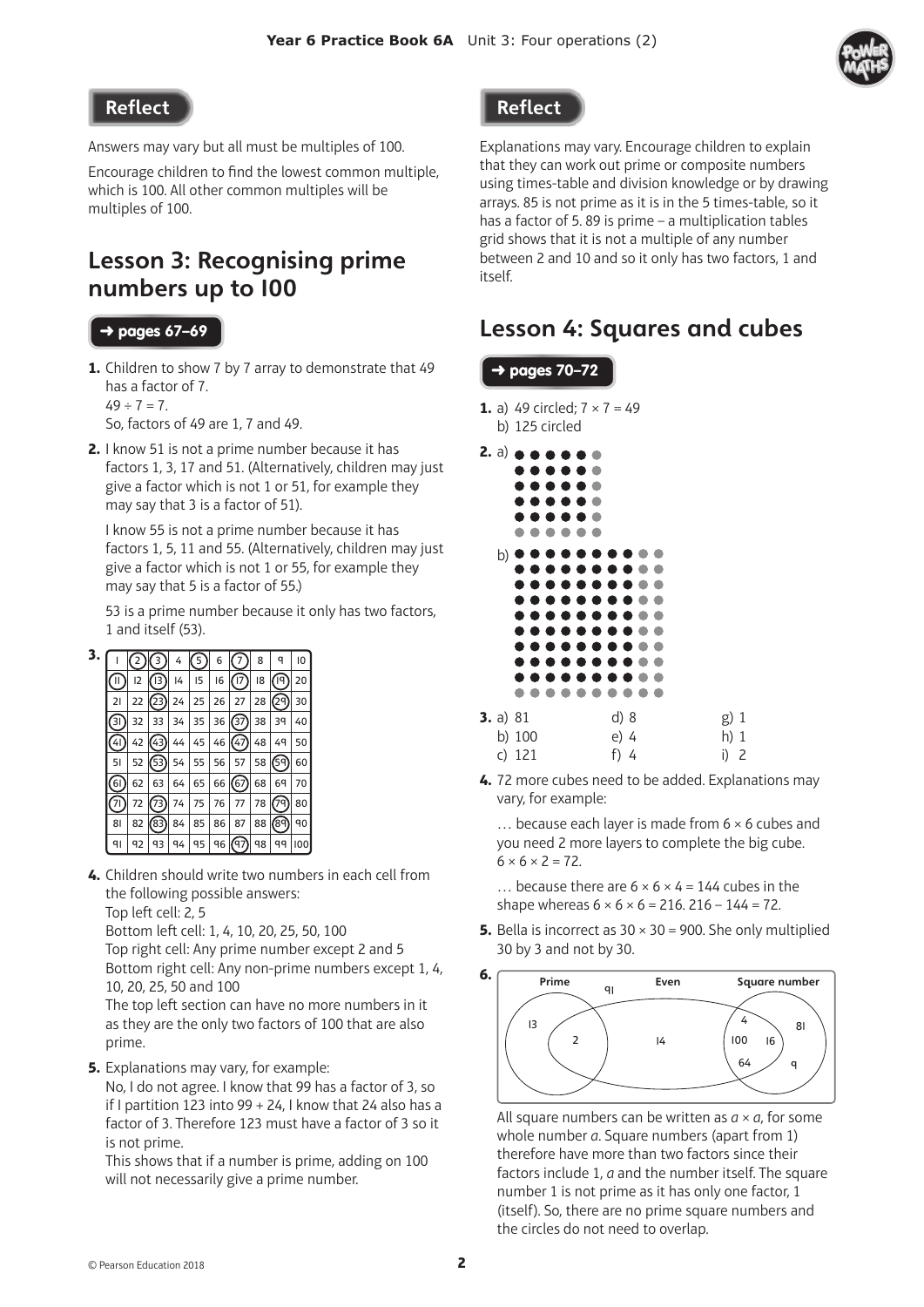Reflect

Corrected equations:  $1^2 = 1$ ;  $3^2 = 9$ ;  $5^3 = 125$ 

Comments may vary, for example:

Danny has worked out  $1 \times 2$  but this is not the same as 1<sup>2</sup>. Danny needs to remember that when you square a number you multiply it by itself so  $1^2 = 1 \times 1 = 1$ .

 $9^2 = 9 \times 9 = 81$  so it is not true that  $9^2 = 3$ . Danny has squared the wrong number as it is true that  $3 \times 3 = 9$ so  $3^2 = 9$ .

Danny has worked out  $5 \times 3$  but this is not the same as  $5^3$ . Danny needs to remember that when you cube a number you multiply it by itself and then by itself again so  $5^3$  = 5  $\times$  5  $\times$  5 = 125.

## Lesson 5: Order of operations

#### ➜ pages **73–75**

- **1.** Lines drawn to match:
	- $3 \times 2 + 6 \rightarrow$  second image (towers of cubes)
	- $3 + 2 \times 6 \rightarrow$  third image (bead string)
	- $3 \times 6 + 2 \rightarrow$  first image (ten frames)
- **2.** a)  $5 + 1 \times 5 = 10$  Image should show 5 counters (1 group of 5) and another 5 counters.
	- b)  $5 \times 2 5 = 5$  Image should show 5 groups of 2 counters (or 2 groups of 5 counters), with 5 counters crossed out.
- **3.** a)  $36 3 = 33$ 
	- b)  $20 + 140 = 160$
	- c)  $10 8 = 2$
	- d)  $800 8 = 792$
	- e) 50 5 = 45
	- f)  $64 56 = 8$
- **4.** a) 36; 180
	- b) 48; 320
	- c) 60; 5
	- d) 120; 5
- **5.** a) 50
	- 18
	- 500
	- b) Answers will vary. Each calculation should have the same number in both boxes so that the answer to the division is 1.

Explanations will vary, for example:

Each pair of missing numbers involves the same number in each box.

The dividend and divisor are always the same number to give a quotient of 1.

### **Reflect**

Answers will vary – encourage children to write the multiplication and division part as the second operation in the calculation so that they cannot get it correct accidentally by just working from left to right.

## Lesson 6: Brackets





- **2.** a)  $100; 25 \times 4 = 100$ 
	- b) 9
	- c) 75
	- d) 3
- **3.** a) Circled:  $12 \times (3 + 5)$ 
	- b)  $(3 + 5) \times 15 = 120$
	- c)  $(5 \times 3) + (3 \times 5)$ . This can also be written without brackets.
- **4.**  $a) <$
- $b$ ) >
- $c) =$
- **5.** a) Answers may vary. Possible solutions include:  $(2 + 2 + 2) \times 2 = 12$ ;  $2 \times (2 + 2 \times 2) = 12$ 
	- b) Answers may vary. Possible solutions include:  $10 = 3 \div 3 + 3 \times 3$ ;  $10 = (3 \times 3) + (3 \div 3)$
- **6.** a) Answers may vary. Possible solutions include: Greater than 100:  $(10 + 10) + (10 \times 10) = 120$ ;  $10 \times 10 + 10 \div 10 = 101$ ;  $10 \times 10 \times (10 + 10) = 2,000$ Between 0 and 1:  $(10 \div 10) \div (10 \times 10) = 0.01$ ;  $(10 - 10) \times 10 \times 10 = 0$ ;  $(10 + 10 - 10) \div 10 = 1$ Less than 0:  $(10 - 10) - 10 \times 10 = -100$ ;  $(10 \div 10) - (10 \times 10) = -99$ ;  $10 - 10 \times 10 \times 10 = -990$ 
	- b) Answers will vary as children are asked to give the largest and smallest results they can find. Largest:  $10 \times 10 \times 10 \times 10 = 10,000$ Smallest:  $10 - 10 \times 10 \times 10 = -990$

### **Reflect**

Explanations may vary – encourage children to prove, by solving the calculations, that the left side is greater than the right side.

 $10 \times (3 + 4) > 10 \times 4 + 3$  $70 > 43$ 

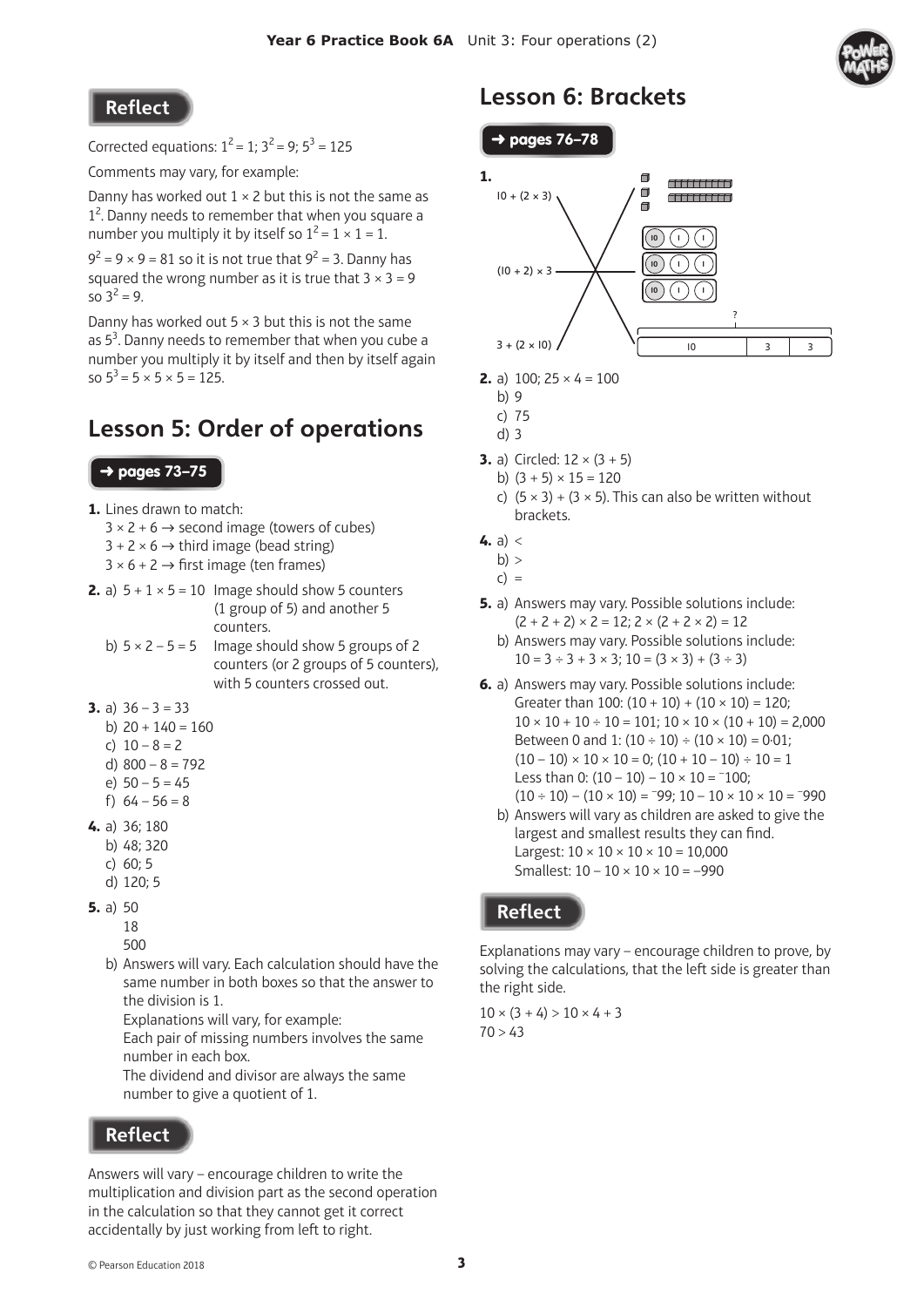### Lesson 7: Mental calculations (1)

#### ➜ pages **79–81**

- **1.** a) 57
	- b) 396
	- c)  $35 \times 9 = 315$ ;  $10 \times 35 = 350$
- **2.** a) Kate receives 3p change. b) Ebo spends £4·75 in total. He receives £15·25 change.
- **3.** a) 200
	- b) 250
	- c) 300
	- d) 225
- 4. Explanations may vary, for example: Sofia rounded 98 to 100 and worked out  $6 \times 100 = 600$ . She added 2 cm to each length of wood, so she needs to subtract  $6 \times 2$  from her answer. Sofia's mistake was that she subtracted 6 not 12. The correct answer is 588 cm or 5 m and 88 cm.
- **5.** Explanations may vary encourage children to use mental methods to work out that  $9 \times 49 = 9 \times 50 - 9 = 441$ . Then use mental maths to solve  $9 \times 25 = 10 \times 25 - 25 = 225$ . Use subtraction to work out  $441 - 225 = 216$  and use addition to work out  $441 + 225 = 666$ .

### Reflect

Answers may vary – encourage an explanation of using number sense. For example, if the numbers in a calculation are near multiples of 10 it may be efficient to use rounding then adjust the answer; if an addition or subtraction calculation does not involve exchange or only one simple exchange, it may be easy to do mentally; if numbers are close together when finding the difference, then a counting up mental strategy could be used.

## Lesson 8: Mental calculations (2)

#### ➜ pages **82–84**

- **1.** a)  $250 20 = 230$  $250,000 - 20,000 = 230,000$ The remaining counters represents two hundred and thirty thousand. b)  $115 + 5 = 120$ 
	- $115,000 + 5,000 = 120,000$ Now Ambika can represent 120,000.
- **2.** a) 354,000
	- b) ninety-three thousand
	- c) three hundred thousand
	- d) 3,205,500
- **3.** a) 49,000
	- b) 800,000 c) 850,000
	-
- **4.** a) 900 b) 9,000
	- c) 5
	- d) 19,000

| 5. | 1.000 less | 100 less | <b>Number</b> | 100 more  | 1,000 more |  |
|----|------------|----------|---------------|-----------|------------|--|
|    | 99.001     | 99.901   | 100,001       | 100,101   | 101,001    |  |
|    | 999.001    | 999.901  | 1,000,001     | 1,000,101 | 1,001,001  |  |
|    | 899.500    | 900,400  | 900,500       | 900,600   | 901,500    |  |
|    | 8,101      | 9.001    | 9,101         | 9,201     | 10, 101    |  |

**<sup>6.</sup>** a) 424,900

### **Reflect**

Answers will vary – encourage an explanation that the calculations that can easily be solved mentally will involve limited exchange, for example, addition or subtraction of multiples of powers of 10. Calculations not easily solved mentally will involve multiple exchanges.

### Lesson 9: Reasoning from known facts

#### ➜ pages **85–87**

- **1.** a)  $5 \times 6 \times 7 = 210$ b)  $6 \times 5 \times 5 = 150$
- c)  $3 \times 7 \times 9 = 189$ d)  $5 \times 8 \times 7 = 280$
- **2.** a)  $425 + 85 = 510$ b)  $14 \times 84 = 1.176$ c)  $4 \times 164 = 656$
- **3.** Jamilla has multiplied by the difference between 148 and 48, instead of adding 6 lots of the difference. To get the correct answer:  $148 \times 6 = (100 \times 6) + (48 \times 6)$ . As she already knows  $48 \times 6 = 288$ ,  $148 \times 6 = 600 + 288 = 888.$
- **4.** a)  $16 \times 16 = 256$  $\boxed{256} = 8 \times 32$  $32 \times 16 = 512$  $[25,600] = 160 \times 160$  $2,560 \div 16 = \boxed{160}$  $16 \times 17 = 272$  $256 \div 16 = 16$ 
	- b) Answers will vary ensure that children have used the related fact for their new equations, for example:  $16 \times 15 = 240$ ;  $2,560 \div 160 = 16$ ;  $16^2 = 256$

b) Solution can be any number between 1,800,010 and 2,000,010 (but not 1,800,010 or 2,000,010 themselves).